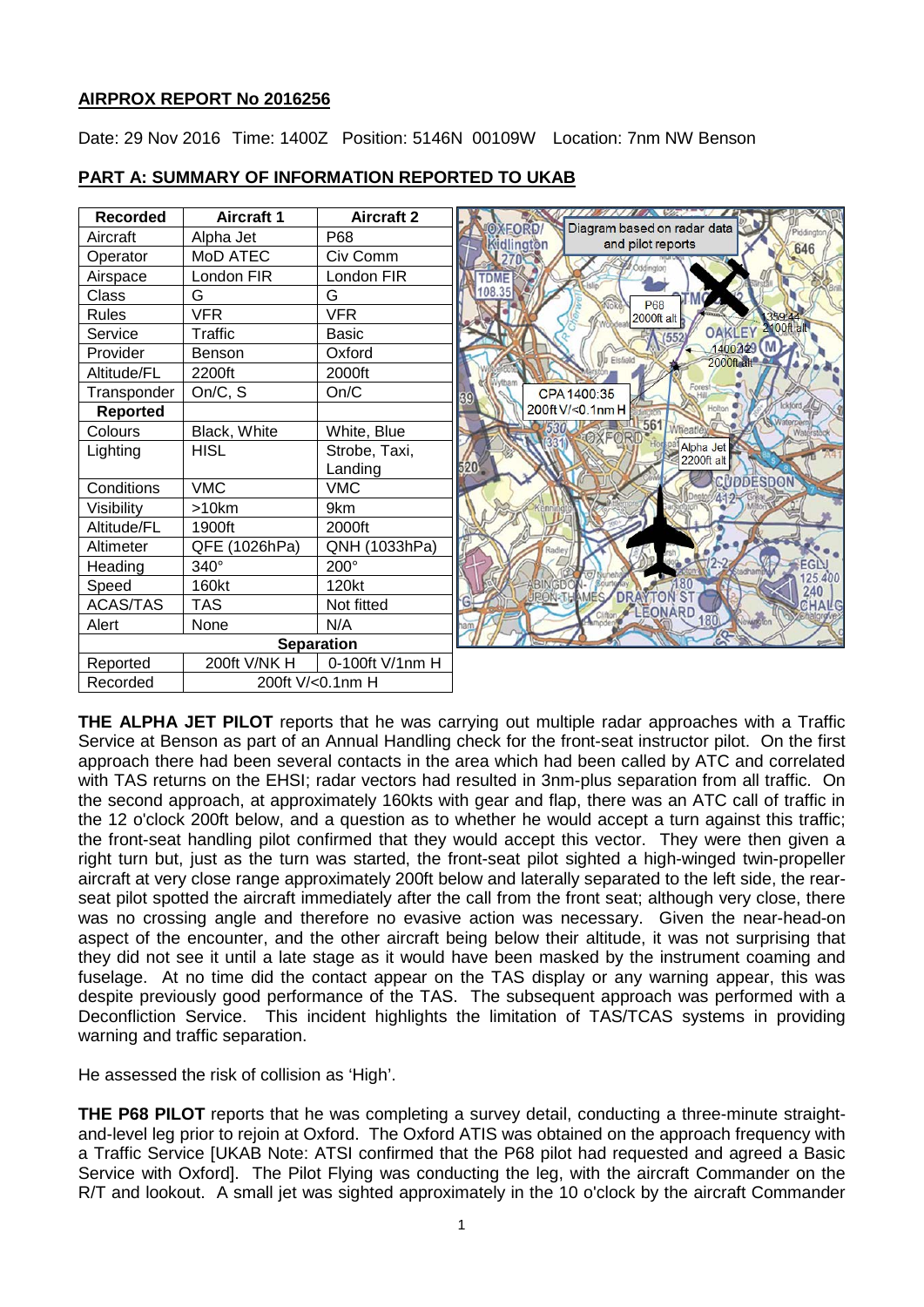at the same level and in the opposite direction. They sighted the jet when it conducted a turn right and a slight climb, which appeared to be an avoidance manoeuvre. The manoeuvre performed made the aircraft visible to the P68 crew. The aircraft Commander called the sighting to the Pilot Flying and advised her to maintain heading and altitude - thus passing to the left of the aircraft. The aircraft Commander called clear of traffic when the aircraft had passed the 8 o'clock position.

He assessed the risk of collision as 'Medium'.

**THE BENSON CONTROLLER** reports that the Alpha Jet was in the radar training circuit under the control of a trainee controller. Whilst the Alpha Jet was routing northbound on a heading of 010, traffic was called to him in his 12 o'clock, 4 miles opposite direction indicating 200ft below [UKAB note: in fact the call was "1 o'clock at 3nm, opposite direction, indicating 100ft below"]. Due to both the aircraft's speed and their cockpit workload, (the crew were carrying out cockpit checks and had previously told the trainee controller to standby as he was busy), rather than calling the traffic again, the pilot was asked if he was happy to take a turn. He confirmed he was, and was given a right turn of 090°. The pilot continued the approach and, on climb out, asked if he could upgrade to a DS after being passed further TI. A DS was given, and the pilot informed the controller that he would be submitting an Airprox against the traffic he encountered on the downwind leg. Due to the Airprox report occurring after the approach had been carried out, the conflicting aircraft's squawk had not been recorded but was believed to be an Oxford squawk.

She perceived the severity of the incident as 'Medium'.

**THE BENSON SUPERVISOR** reports that the Approach Control Room workload at the time of the incident saw 7-8 aircraft being controlled by Zone and 3-4 with Approach/Director with congested airspace in the vicinity. He was at the Supervisor's console monitoring 4 separate frequencies. Given that the Approach task was being completed by a trainee with a screen controller, he had focused his attention primarily on the Zone controller, assisting with that task when the incident occurred. His attention was brought back to the Approach console as the Alpha Jet climbed out and traffic was called south by 3 miles with a subsequent request for a DS.

#### **Factual Background**

The weather at Benson was recorded as follows:

METAR EGUB 291350Z 02005KT CAVOK 05/M00 Q1033 BLU NOSIG

#### **Analysis and Investigation**

#### **CAA ATSI**

The P68 was en-route to carry out survey work overhead Oxford city centre. The aircraft was receiving a Basic Service from Oxford Radar and transponding the Oxford Basic Service Conspicuity code (4520). The Alpha Jet reported that they were carrying out an annual handling check and was receiving a Traffic Service from Benson Radar. The aircraft was transponding code 3627.

According to the report from Benson ATC, Traffic Information (on the P68) was passed to the Alpha Jet when the P68 was in the Alpha Jet's 12 o'clock at 4nm, advising that the P68 was indicating 200ft below (Figure 1).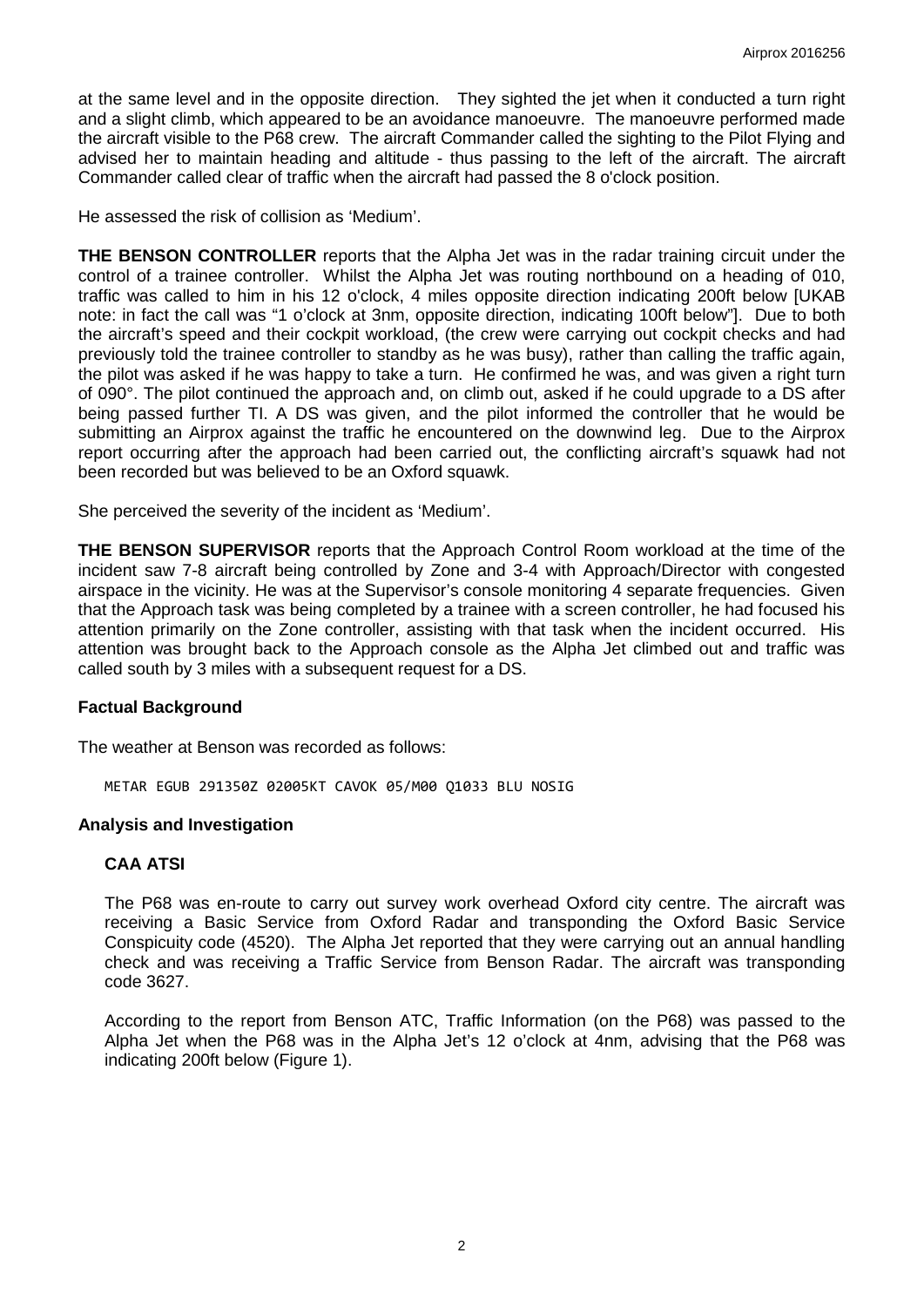

Figure 1 – 1359:45 Figure 2 – 1400:36

A turn onto 090° was offered and subsequently accepted by the Alpha Jet. CPA took place at 1400:36 (Figure 2), with the aircraft separated by 0.1nm laterally and 200ft vertically.

The P68 had not been identified by the Oxford controller and Traffic Information was not passed.

The Alpha Jet reported that the P68 had been unsighted until the turn was commenced, with the P68 possibly hidden behind the instrument coaming and aircraft fuselage. The P68 reported seeing the Alpha Jet as it commenced a turn and climb, which the crew considered to be an avoidance manoeuvre. The P68 did not advise Oxford of the Airprox at the time.

CAP774 UK Flight Information Services states:

*Basic Service relies on the pilot avoiding other traffic, unaided by controllers/ FISOs. It is essential that a pilot receiving this ATS remains alert to the fact that, unlike a Traffic Service and a Deconfliction Service, the provider of a Basic Service is not required to monitor the flight.*

When providing a Traffic Service:

*The controller shall pass traffic information on relevant traffic, and shall update the traffic information if it continues to constitute a definite hazard, or if requested by the pilot. However, high controller workload and RTF loading may reduce the ability of the controller to pass traffic information, and the timeliness of such information.*

*Traffic is normally considered to be relevant when, in the judgement of the controller, the conflicting aircraft's observed flight profile indicates that it will pass within 3nm and, where level information is available, 3,000ft of the aircraft in receipt of the Traffic Service or its level-band if manoeuvring within a level block. However, controllers may also use their judgment to decide on occasions when such traffic is not relevant, e.g. passing behind or within the parameters but diverging. Controllers shall aim to pass information on relevant traffic before the conflicting aircraft is within 5nm, in order to give the pilot sufficient time to meet his collision avoidance responsibilities and to allow for an update in traffic information if considered necessary.*

#### **Military ATM**

An Airprox occurred on 29 Nov 16, at approximately 1400hrs UTC, 7nm NW of RAF Benson, between an Alpha Jet in the Radar Training Circuit (RTC) at RAF Benson and a P68 general handling. The Alpha Jet was receiving Traffic Service (TS) from Benson Approach and the P68 was receiving a Basic Service (BS) from Oxford Approach.

Portions of the tape transcripts between Benson Approach and the Alpha Jet are below: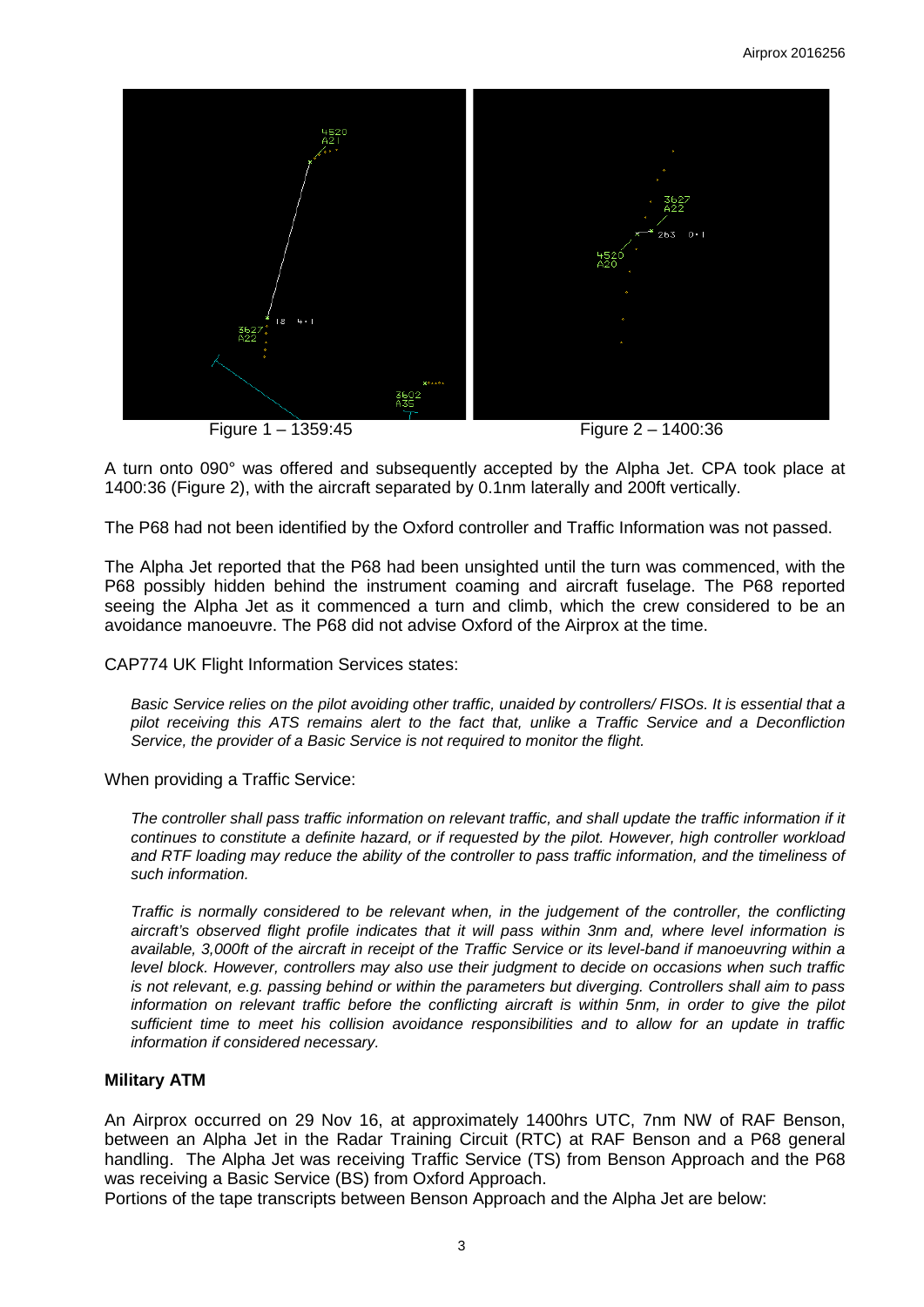| To               | From             | <b>Speech Transcription</b>                                                                                                                                | <b>Time</b> |
|------------------|------------------|------------------------------------------------------------------------------------------------------------------------------------------------------------|-------------|
| [ALPHA JET C/S]  | Benson Approach  | Erm if possible we would like to do a PAR next and then<br>we'll do a third approach, SRA if that's ok with you.                                           | 13:56:32    |
| Benson Approach  | [ALPHA JET C/S]  | [Alpha jet C/S] that's great many thanks traffic left eleven<br>o'clock five miles opposite direction indicating four<br>hundred feet below.               | 13:56:41    |
| [ALPHA JET C/S]  | Benson Approach  | [Alpha jet C/S]                                                                                                                                            | 13:56:50    |
| Benson Approach  | [ALPHA JET C/S]  | [Alpha jet C/S] PAR Procedure minima Two One Zero<br>Feet.                                                                                                 | 13:57:25    |
| [ALPHA JET C/S]  | Benson Approach  | Err Two One Zero on the previous you called Two Three<br>Zero [Alpha jet C/S].                                                                             | 13:57:32    |
| Benson Approach  | [ALPHA JET C/S]  | [Alpha jet C/S] Apologies PAR Procedure minima Two<br>Three Zero Feet                                                                                      | 13:57:44    |
| [ALPHA JET C/S]  | Benson Approach  | Two Three Zero Low Approach for Further err SRA [Alpha<br>jet C/S]                                                                                         | 13:57:49    |
| Benson Approach  | [ALPHA JET C/S]  | [Alpha jet C/S] after your low approach climb on Runway<br>track to height One thousand Nine Hundred Feet contact<br>approach on Three Seven Six Six Five. | 13:58:11    |
| [ALPHA JET C/S]  | Benson Approach  | Cleared up to One Thousand Nine Hundred Feet Three<br>Seven Six Six Five.                                                                                  | 13:58:17    |
| Benson Approach  | [ALPHA JET C/S]  | [Alpha jet C/S] cockpit checks report complete                                                                                                             | 13:58:25    |
| Benson Approach  | [ALPHA JET C/S]  | [Alpha jet C/S] traffic right three o'clock four and a half<br>miles crossing right left behind indicating one thousand<br>three hundred feet above.       | 13:58:37    |
| [ALPHA JET C/S]  | Benson Approach  | [Alpha jet C/S]                                                                                                                                            | 13:58:46    |
| Benson Approach  | [ALPHA JET C/S]  | [Alpha jet C/S] cockpit checks report complete                                                                                                             | 13:58:53    |
| [ALPHA JET C/S]  | Benson Approach  | Err yep we are busy [Alpha jet C/S]                                                                                                                        | 13:58:55    |
| [Mil Heli 1 C/S] | Benson Approach  | Approach [Mil Heli 1 C/S] complete in the vale now routing<br>to Abingdon operating surface to one thousand feet.                                          | 13:59:14    |
| Benson Approach  | [Mil Heli 1 C/S] | [Mil Heli 1 C/S] that's copied report complete                                                                                                             | 13:59:21    |
| [Mil Heli 1 C/S] | Benson Approach  | Wilco [Mil Heli 1 C/S]                                                                                                                                     | 13:59:23    |
| Benson Approach  | [ALPHA JET C/S]  | [Alpha jet C/S] traffic right One O'clock, three miles,<br>opposite direction, indicating One Hundred Feet Below.                                          | 13:59:32    |
| [ALPHA JET C/S]  | Benson Approach  | [Alpha jet C/S] is looking.                                                                                                                                | 13:59:37    |
| Benson Approach  | [ALPHA JET C/S]  | [Alpha jet C/S] are you happy to turn against that traffic for<br>your checks?                                                                             | 13:59:49    |
| [ALPHA JET C/S]  | Benson Approach  | Err we are checks complete and err we will take a turn<br>please.                                                                                          | 13:59:54    |
| Benson Approach  | [ALPHA JET C/S]  | [Alpha jet C/S] turn right heading Zero Nine Zero degrees                                                                                                  | 13:59:59    |
| [ALPHA JET C/S]  | Benson Approach  | Zero Nine Zero [Alpha jet C/S]                                                                                                                             | 14:00:02    |
| [ALPHA JET C/S]  | Benson Approach  | And we are visual with that traffic [Alpha jet C/S]                                                                                                        | 14:00:17    |
| Benson Approach  | [ALPHA JET C/S]  | [Alpha jet C/S]                                                                                                                                            | 14:00:19    |
| Benson Approach  | [Mil Heli 1 C/S] | Benson all stations Benson all stations we are now<br>information code Golf New QNH One Zero Three Three<br>[Mil Heli 1 C/S]                               | 14:00:31    |
| [Mil Heli 1 C/S] | Benson Approach  | One Zero Three Three [Mil Heli 1 C/S]                                                                                                                      | 14:00:38    |
| Benson Approach  | [MIL HELI 2 C/S] | [Mil Heli 2 C/S]                                                                                                                                           | 14:00:40    |
| [MIL HELI 2 C/S] | Benson Approach  | [Mil Heli 2 C/S] copies One Zero Three Three                                                                                                               | 14:00:42    |
| Benson Approach  | [ALPHA JET C/S]  | [Alpha jet C/S] turn right heading One Six Zero degrees                                                                                                    | 14:00:53    |
| [ALPHA JET C/S]  | Benson Approach  | One Six Zero [Alpha jet C/S]                                                                                                                               | 14:00:57    |
| Benson Approach  | [ALPHA JET C/S]  | [Alpha jet C/S], Nine miles, contact Benson Talk down<br>Two Eight Three decimal Zero Seven.                                                               | 14:01:33    |
| [ALPHA JET C/S]  | Benson Approach  | Two Eight Three Zero Seven [Alpha jet C/S]                                                                                                                 | 14:01:38    |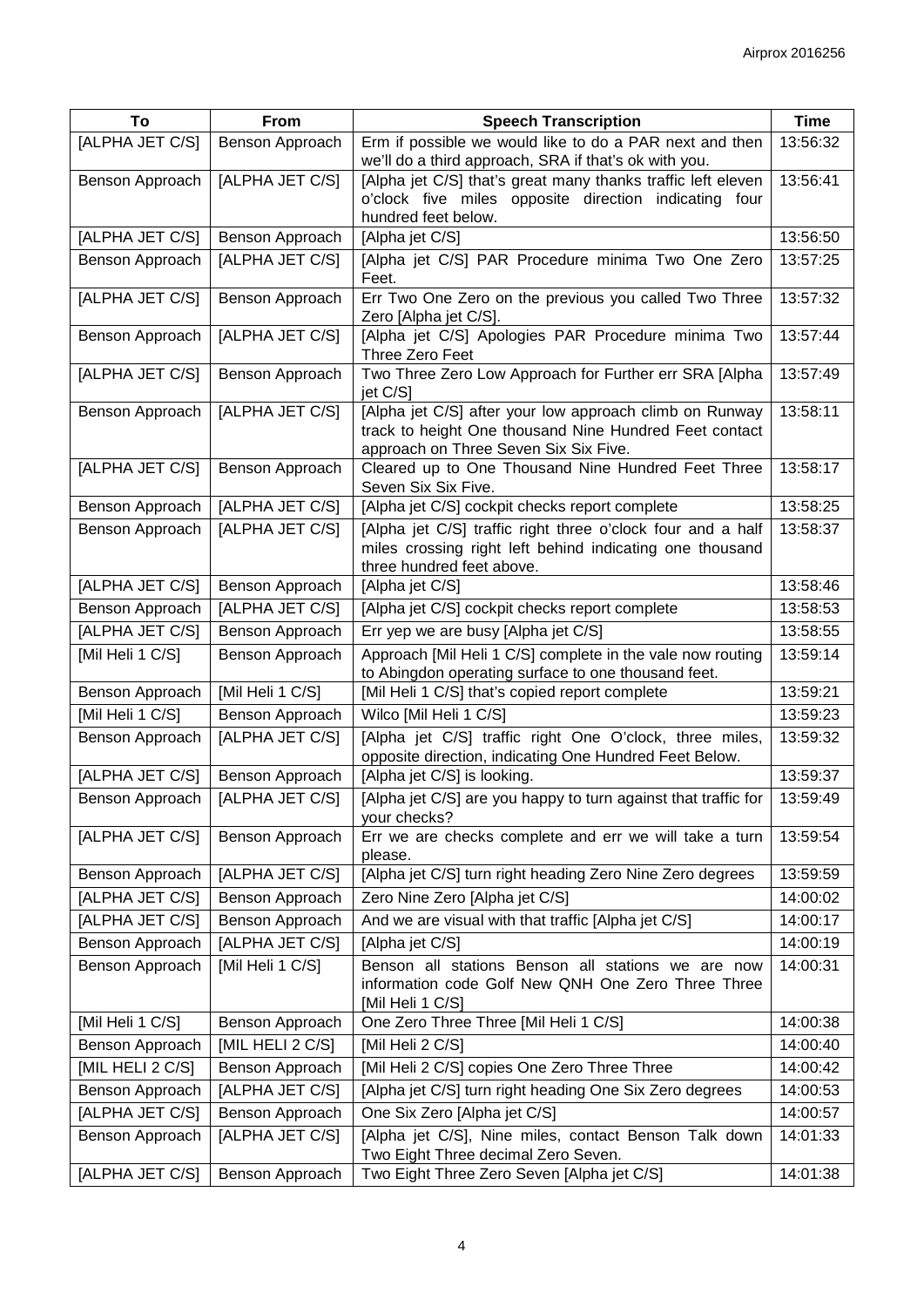The radar analysis in Figures 3-6 shows the position of the Alpha Jet and P68 at times when pertinent instructions were issued. The replays are taken from the 'All Swanwick' radar feed, which was not the feed available to the controller and therefore does not necessarily depict what was on their screen at the time.

At 13:59:32 (Figure 3), the Benson Approach controller passed TI to the Alpha Jet on traffic in its right, 1 o'clock, range 3nm, opposite direction, indicating 100ft below. The Alpha Jet reported that he was looking but did not call visual with the traffic. The Benson Approach controller then asked if the pilot was happy to turn against that traffic (onto base leg) for checks, to which the Alpha Jet responded that checks were complete and they would take a turn.



Figure 3: Geometry at 13:59:32 Figure 4: Geometry at 13:59:59 Figure 5: Geometry at 14:00:17

(Alpha Jet (3627); P68 (4620))

At 13:59:59 (Figure 4), the Alpha Jet was instructed to turn right onto heading 090 degree degrees for base leg.

At 14:00:17 (Figure 5), the Alpha Jet reported visual with the previously called traffic.



Figure 6: Geometry at 14:00:35 (Alpha Jet (3627); P68 (4620))

At 14:00:35 (Figure 6), the Alpha Jet and P68 passed at their CPA, which was 0.1nm and indicated 200ft separation.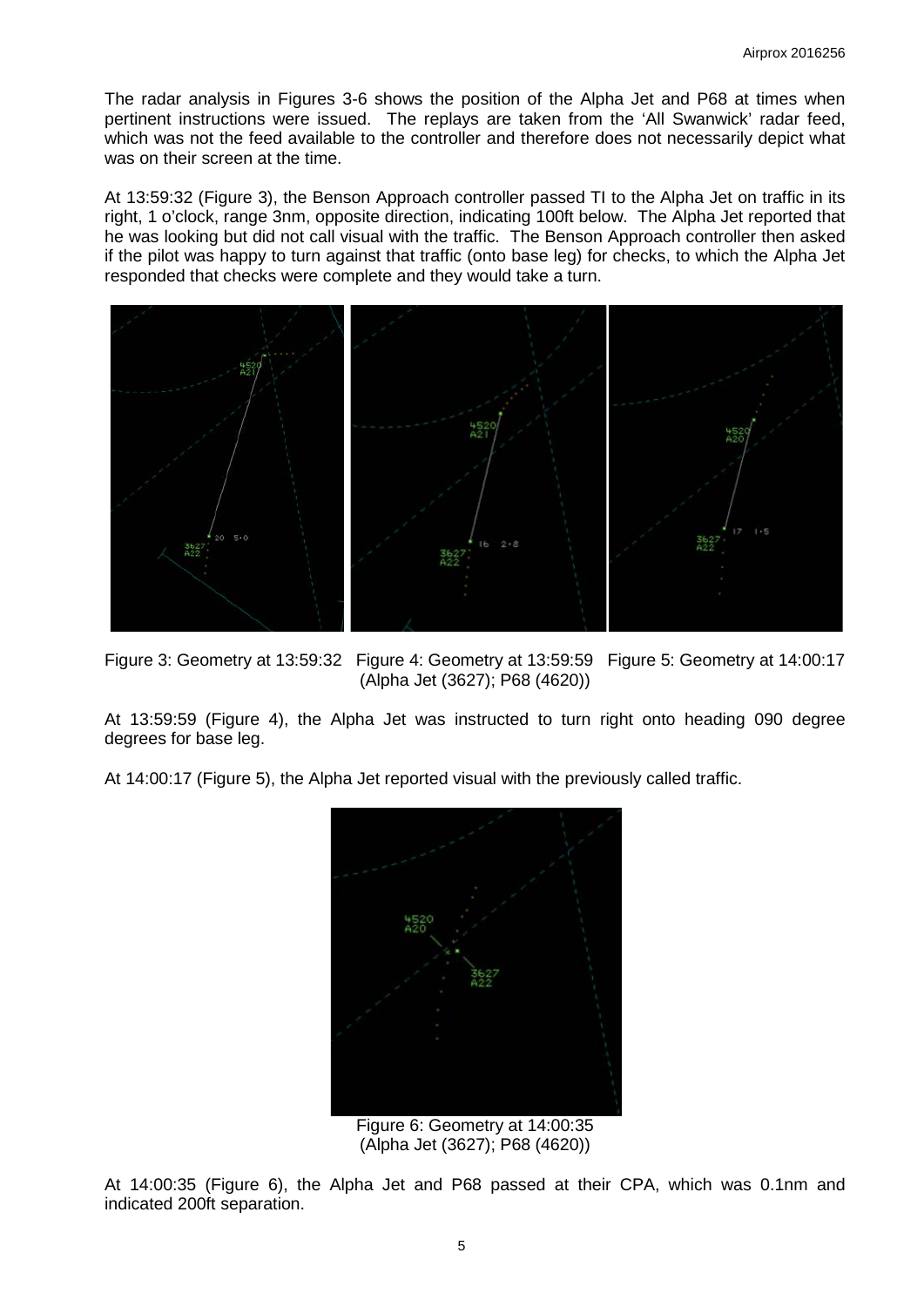The Benson Approach controller was under training, with perceived low-medium workload and medium task difficulty. They were operating bandboxed in the Approach and Director positions. They reported that the Alpha Jet was downwind in the RTC, heading 010 degrees, when TI was passed on traffic in his 12 o'clock, 4nm, opposite direction, indicating 200ft below [UKAB Note: The R/T recording shows that the TI was passed as 'traffic right one o'clock, three miles, opposite direction, indicating one hundred feet below']. Rather than allowing the Alpha Jet to proceed towards the conflicting traffic, the Approach controller asked the pilot if he would take a turn for checks, which would also serve to deconflict. The Approach controller reported that the pilot requested the turn, and was vectored onto 090 degrees. The Alpha Jet continued the approach and, after levelling off for a TCAS RA on climb out, requested Deconfliction Service (DS) for the next approach and reported the previous Airprox.

The Benson Supervisor reported that the airspace in the vicinity of RAF Benson was congested and that Approach/Director and Zone were working 3-4 and 7-8 speaking units respectively. Given that the Approach/Director task was being completed by a trainee and screen controller<sup>[1](#page-5-0)</sup>, he elected to focus his attention on the Zone controller and was assisting with that task when the Airprox occurred. The Supervisor's attention was brought back to the Approach/Director when the Alpha Jet climbed out requesting DS.

When the Alpha Jet was initially positioned downwind, the P68 was not in the vicinity, therefore the controller did not introduce the conflict. Though marginally late, TI was accurate and passed iaw CAP774. The Approach controller was not aware that the relative aspect of the 2 aircraft would make it difficult for them to visually acquire each other. With 3nm separation, the Approach controller believed that vectoring the Alpha Jet onto a base leg for checks would be both safe and expeditious for the aircraft. Indeed, the Alpha Jet pilot reported visual with the P68 with 1.5nm separation, however the rate of turn and the speed of the aircraft meant that the 2 aircraft passed within 0.1nm and indicated 200ft separation.

The aspect of the 2 aircraft closing, combined with the lack of TAS indication, meant that the Alpha Jet crew were only able to visually acquire the P68 as they commenced their right turn, the same stage as the P68 crew became visual with them. With each aircraft receiving a TS and a BS respectively, responsibility for separation from other aircraft lay with the pilots.

#### **UKAB Secretariat**

The Alpha Jet and P68 pilots shared an equal responsibility for collision avoidance and not to operate in such proximity to other aircraft as to create a collision hazard<sup>[2](#page-5-1)</sup>. If the incident geometry is considered as head-on or nearly so then both pilots were required to turn to the right<sup>[3](#page-5-2)</sup>.

#### **Comments**

# **HQ Air Command**

This incident took place in the busy Class G airspace between Oxford/Kidlington and RAF Benson. Of the available barriers to MAC, it appears that both the ATS and lookout barriers were at least partially effective, whilst the electronic conspicuity barrier was ineffective. Given that the TAS fitted to the Alpha-Jet had apparently been functioning satisfactorily up to this point in the sortie, and that the P68 was clearly transponding, it is uncertain why the presence of the P68 was not displayed on the TAS of the Alpha-Jet. That said, airborne conflict alerting systems should never be considered to be 100% effective and so maximum use should be made of the other available barriers.

 $\overline{\phantom{a}}$ 

<span id="page-5-0"></span><sup>1</sup> A screen controller is utilised during the later stages of training, intervening only if safety may be compromised.

<span id="page-5-1"></span><sup>2</sup> SERA.3205 Proximity.

<span id="page-5-2"></span><sup>3</sup> SERA.3210 Right-of-way (c)(1) Approaching head-on.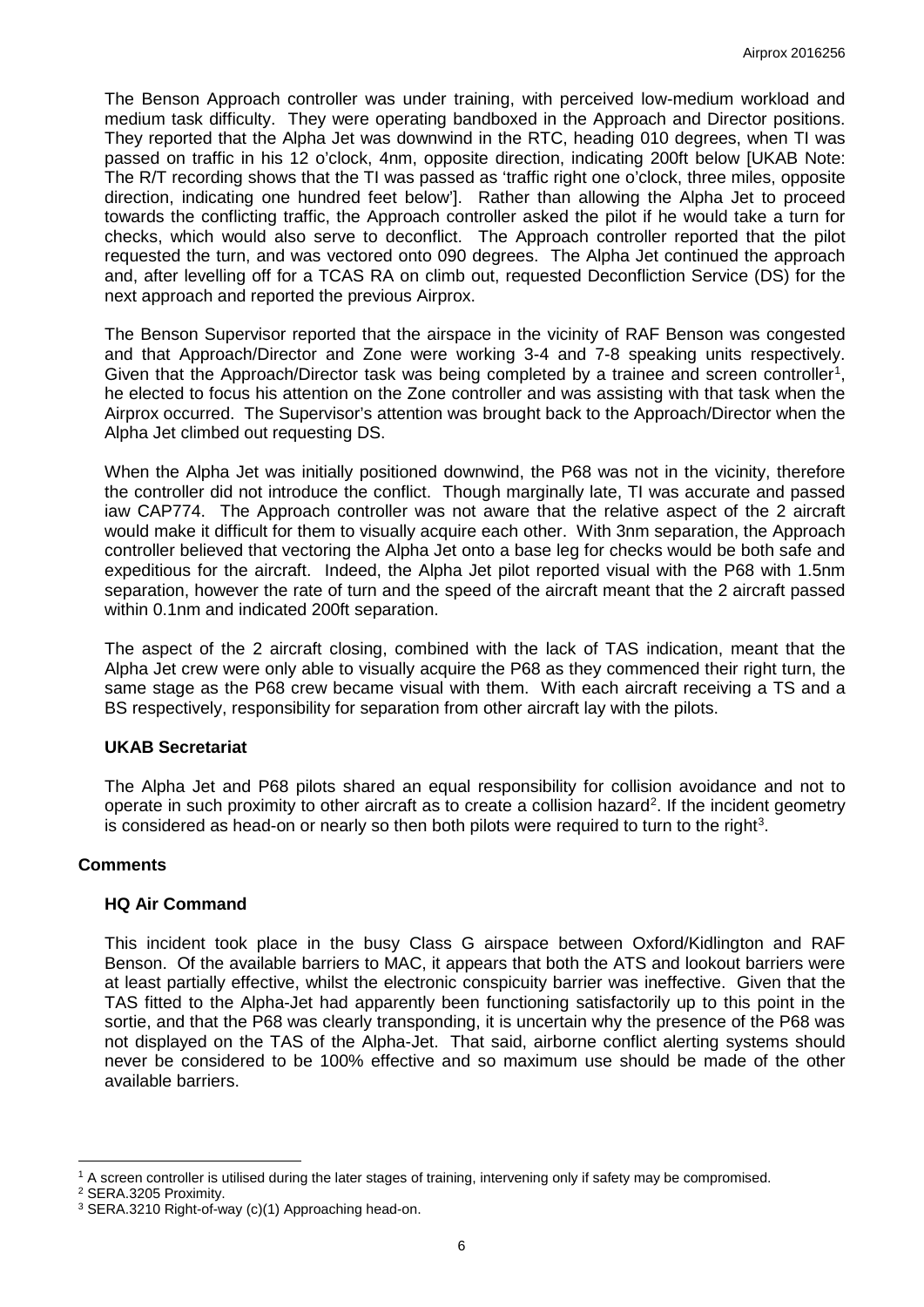The Alpha-Jet crew had selected a Traffic Service, which appears to be appropriate to the prevailing weather conditions; TI on the P68 was issued quite late (at a range of 3nm) which left the crew little time to either become visual with the contact or to take action on the information, particularly when one considers that the crew were conducting checks for the impending approach. However, the pilot of the Alpha-Jet did agree to take a turn against the traffic which ultimately increased the lateral separation. There is no implication in the controllers request for the pilot to take the turn that the pilot will be visual with the traffic if he/she agrees to the turn; given the cockpit workload in the Alpha-Jet at the time it may have been more prudent to request a climbing turn to increase both lateral and vertical separation (the P68's altitude was known), irrespective of the potential impact on the subsequent approach. Had the P68 been slightly to the right of the Alpha-Jet's nose (there will always be a degree of uncertainty in the position of a radar return) then the turn may have actually increased the risk of collision.

Lookout in front and below an Alpha-Jet, particularly at short range, is impeded by the coaming and nose of the aircraft – it was the initiation of the turn that not only permitted the pilot of the Alpha-Jet to see the P68 but also highlighted the presence of the Alpha-Jet to the P-68's pilot who, on seeing the manoeuvring of the Alpha-Jet, considered that no further avoiding action on his/her part was necessary.

This incident once again highlights the importance of a 'layered defence' to the risk of MAC and that constant endeavour in maximising the effectiveness of each barrier is essential in order to mitigate inherent weaknesses in them all.

### **Summary**

An Airprox was reported when an Alpha Jet and a P68 flew into proximity at 1400 on Tuesday 29<sup>th</sup> November 2016. Both pilots were operating under VFR in VMC, the Alpha Jet pilot in receipt of a Traffic Service from Benson Approach and the P68 pilot in receipt of a Basic Service from Oxford.

#### **PART B: SUMMARY OF THE BOARD'S DISCUSSIONS**

Information available consisted of reports from the pilots of both aircraft, transcripts of the relevant RT frequencies, radar photographs/video recordings, reports from the air traffic controllers involved and reports from the appropriate ATC and operating authorities.

The Board began by noting that the Military ATM report contained possible errors regarding the time stamps for the radar and voice transcript recordings. A military Board member explained that due to the different sources, the voice transcript is derived from the operating unit whilst the radar recordings are derived from Swanwick; there can sometimes be a differential of up to one minute between the two. Members opined that this may explain why the TI passed to the Alpha Jet pilot on the P68 by the Benson controllers appeared to be at 5 miles separation on the radar picture graphic at the 13:59:32 timestamp but was reported as 3 miles separation in the transcript at that time.

The Board started their discussions by looking at the actions of the Alpha Jet pilot. Members debated at length whether the Alpha Jet pilot had received the TI on the P68 early enough to assimilate the information and formulate a course of action to deconflict from the other aircraft. Acknowledging that the pilot was carrying out checks, coupled with his TAS not indicating any contacts, some members wondered whether the Alpha Jet pilot had been lulled into possible over-reliance on ATC which may have resulted in him not reacting quickly enough on assimilating the TI. He had been given the information at 3nm, about 40secs before CPA, and some members opined that the Alpha Jet pilot had had sufficient time to adjust either his track or altitude in response. Other members wondered if the pilot had understood his collision avoidance responsibilities within a Traffic Service, and was instead relying on ATC to provide deconfliction as they marshalled him for the radar approach. Members were perplexed as to why the Alpha Jet's TAS had not alerted on the P68's SSR and some members wondered if aerial blanking may have been an issue. Whatever was the cause, it was a salutary reminder that electronic conspicuity systems have their limitations and should not be considered a reliable substitute for robust lookout or acting on information from ATC when available.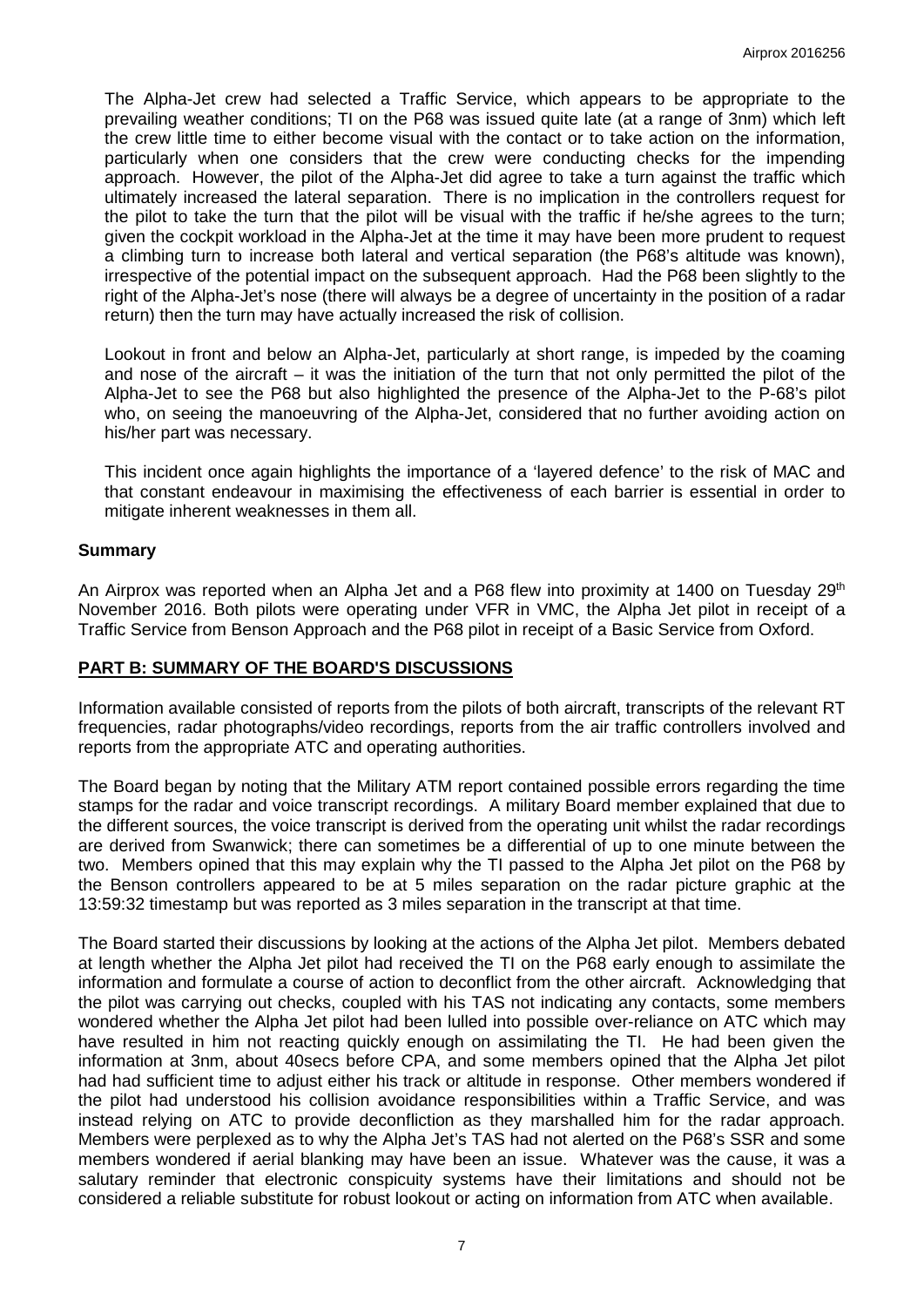The Board then looked at the actions of the P68 pilot. They noted that he had reported that he was under a Traffic Service from Oxford but had actually requested and received a Basic Service; members opined that this was probably not the best service to have requested due to the nature of the aircraft task. As a result, being under only a Basic Service meant that the P68 pilot did not receive any TI on the Alpha Jet. Noting the Alpha Jet's small frontal cross-section and relatively high speed, members were not surprised that, without any cues from other sensors, it had not been seen by the P68 pilot until at or near to CPA

The Board then considered the cause and risk of the incident. Members quickly agreed that although the Alpha Jet pilot was undoubtedly focused on conducting internal cockpit checks and positioning for the radar approach, he had been provided with sufficient TI with which to take action to avoid the P68 but had continued to fly into confliction. Turning to the risk, members agreed that safety had been much reduced below the norm and that it had only been the fortuitous turn onto base leg that had prevented the risk of collision; accordingly, the Board assessed the risk as Category B.

# **PART C: ASSESSMENT OF CAUSE, RISK AND SAFETY BARRIERS**

Cause: The Alpha Jet pilot flew into confliction with the P68 despite Traffic Information.

Degree of Risk: B.

Safety Barrier Assessment<sup>[4](#page-7-0)</sup>:

The Board decided that the following key safety barriers were contributory in this Airprox:

**Flight Crew Compliance with ATC Instructions** was considered to be **partially effective** because although the Alpha Jet was passed TI on the P68 he did not utilise the information sufficiently to deconflict himself from the P68.

**Onboard Warning/ Collision Avoidance Equipment** was considered to be **ineffective** because although the Alpha Jet had a TAS that had been functioning previously, on this occasion it failed to alert the Alpha Jet pilot to the conflicting traffic.

**See and Avoid** was considered to be only **partially effective** because neither pilot effectively saw the other aircraft until the Alpha Jet had turned onto base leg, away from the confliction.

<span id="page-7-0"></span>l <sup>4</sup> Modern safety management processes employ the concept of safety barriers that prevent contributory factors or human errors from developing into accidents. Based on work by EASA, CAA, MAA and UKAB, the table depicts the barriers associated with preventing mid-air-collisions. The length of each bar represents the barrier's weighting or importance (out of a total of 100%) for the type of airspace in which the Airprox occurred (i.e. Controlled Airspace or Uncontrolled Airspace). The colour of each bar represents the Board's assessment of the effectiveness of the associated barrier in this incident (either Fully Effective, Partially Effective, Ineffective, or Unassessable/Inapplicable). The chart thus illustrates which barriers were effective and how important they were in contributing to collision avoidance in this incident. The UK Airprox Board scheme for assessing the Availability, Functionality and Effectiveness of safety barriers can be found on th[e UKAB Website.](http://www.airproxboard.org.uk/Learn-more/Airprox-Barrier-Assessment/)